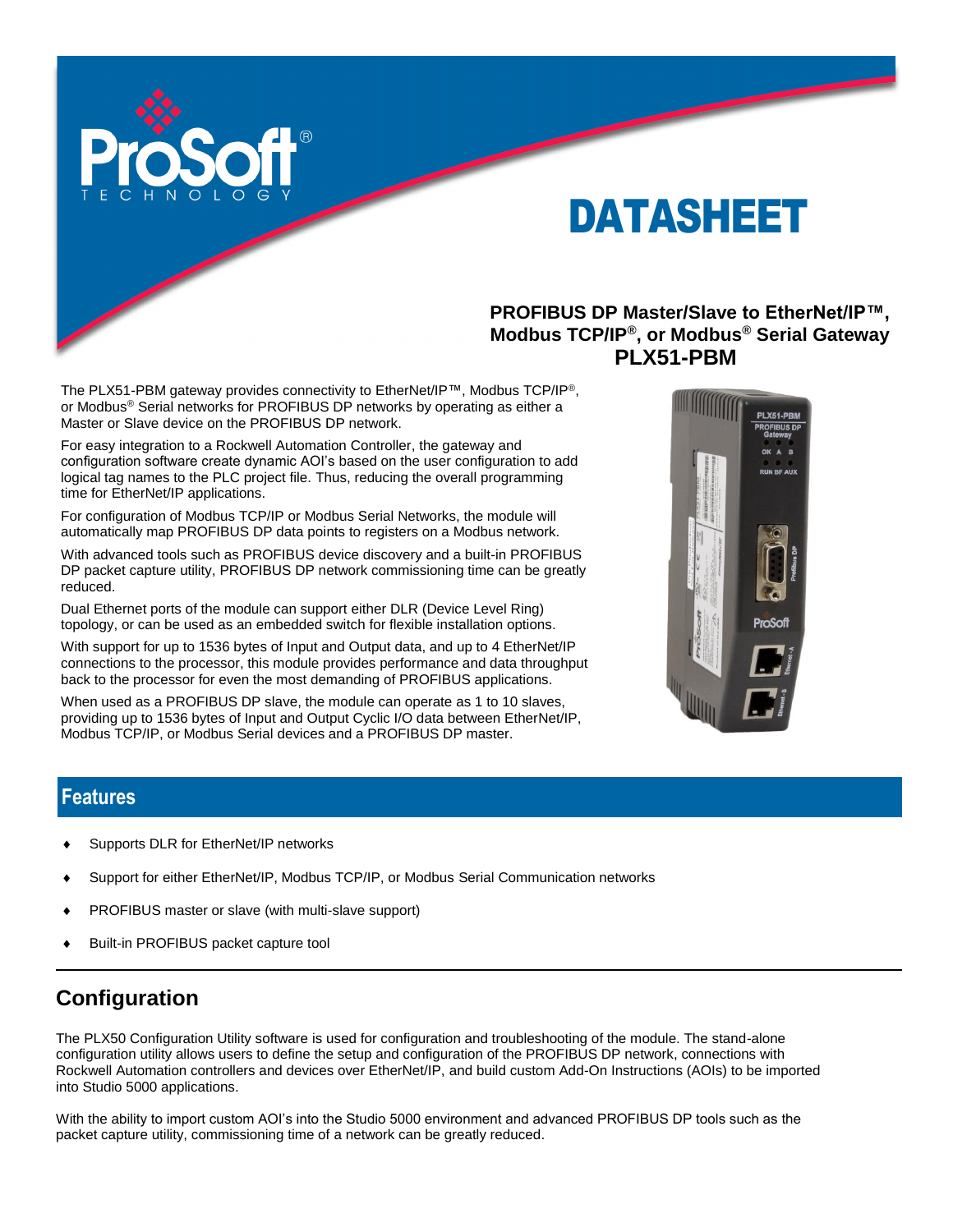# **EtherNet/IP Server (Class 1 Adapter)**

As an EtherNet/IP server, the gateway operates as an Adapter with up to 4 Class 1 I/O connections to a Controller (Scanner) on an EtherNet/IP network. The use of EtherNet/IP Class 1 I/O connections for transfer of PROFIBUS DP cyclic data, provides fast data transfer between networks for increased performance on time critical PROFIBUS DP applications.

### **Modbus TCP/IP**

On a Modbus TCP/IP network, the module will operate as either a Modbus TCP/IP Client or Server device.

As a Modbus TCP/IP client the module can be configured to automatically read/write all PROFIBUS DP data with a slave device for easy setup and configuration, or the Modbus Auxiliary Map feature will allow you to configure data transfer to customize the mapping to meet specific application requirements.

As a Modbus TCP/IP Server all information from the PROFIBUS DP network is stored in continuous registers in the module for easy configuration and efficient mapping of data to a Modbus TCP/IP client.

### **Modbus Serial**

On a Modbus Serial network the module will operate as either a Master or a Slave device supporting either RS232 or RS485 communication networks.

As a Modbus Serial Master the module can be configured to automatically read/write all PROFIBUS DP data with a slave device for easy setup and configuration, or the Modbus Auxiliary Map feature will allow you to configure data transfer to customize the mapping to meet specific application requirements.

As a Modbus Serial Slave all information from the PROFIBUS DP network is stored in continuous registers in the module for easy configuration and efficient mapping of data to an attached master device.

### **PROFIBUS DP Master V1**

Cyclic or acyclic data can be transferred with Class 1 or Class 2 DPV1 services, allowing communication with slave devices supporting PROFIBUS DPV0 or V1 protocols. The gateway acts as an input/output link between the PROFIBUS network and the EtherNet/IP protocol. Data transfer by the EtherNet/IP protocol is asynchronous from data transfer on the PROFIBUS network.

- Easy-to-use drag and drop configuration interface via ProSoft PLX50 Configuration **Utility**
- GSD file import library
- Monitoring and Modification of process data and DPV1 acyclic data
- Multi-drop on a PROFIBUS DPV1 network with other compatible devices
- Automatic project documentation, and Bus Parameter calculation
- Supports online slave diagnostics, and extended diagnostic data (DPV1)
- Auto baud detection at all valid PROFIBUS DPV1 rates up to 12 Mbps
- Master Status LED Indicators for Operations, Network Communication, Master Token-Hold and Network Configuration.
- Up to 125 Slaves can be connected with a repeater
- Up to 1536 cyclic bytes input and 1536 bytes output data
- Supports Extended Diagnostic Data
- Alarm Handling (DPV1)
- Supports Sync and Freeze commands
- Supports PROFIdrive 3.1 compliant parameter read and write operations
- Supports Multicast and Broadcast telegrams (DPV1)



#### **Where Automation Connects™**

## **Global Distribution**

**We think like you do**

**ProSoft Technology® products are distributed and supported worldwide through a network of over 500 distributors in over 50 countries. Our knowledgeable distributors are familiar with your application needs. For a complete list of distributors, go to our website at:**

**[www.prosoft-technology.com](http://www.prosofttechnology.com/)**

### **Global Support**

**We are there for you**

**All ProSoft Technology products are backed with free, unlimited technical support. Contact our worldwide Technical Support team directly by phone or email.**

# **Global Offices**

**We are where you are** 

**ProSoft Technology has regional offices worldwide available to help you with all your industrial application needs. If you need help choosing a ProSoft Technology solution for your particular application check out our contact information under distributor sales on the website at:**

#### **[www.prosoft-technology.com](http://www.prosoft-technology.com/)**

**Whether your application is large or small, our technical professionals are there to help you choose the right communication solution.**